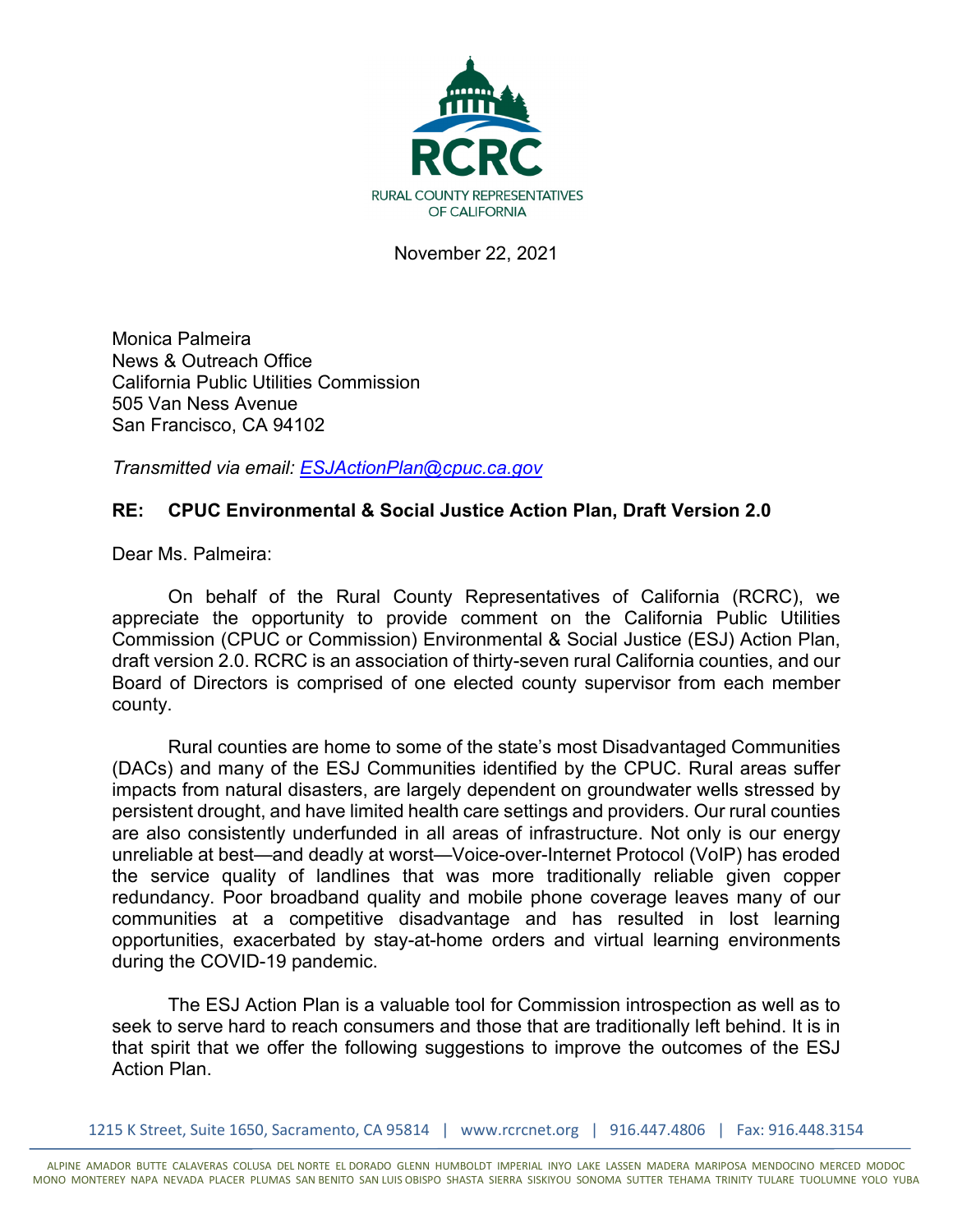#### *Improve Public Transparency*

The CPUC, as a whole, would serve all Californians better by demystifying its operational processes and removing cumbersome barriers to participate. Public engagement is especially important at the CPUC because, unlike the traditional marketplace, consumers impacted by CPUC decisions often have few alternatives to the services provided by the regulated utilities. Far too often, information provided by the CPUC is obscured through arbitrary and unintuitive search functions, incomplete dockets, and inconsistent calendars<sup>1</sup>. Furthermore, many public meetings hosted by the CPUC require two technological platforms to view and listen—e.g., WebEx for viewing only and audio by phone only. Requiring two technologies *simultaneously*<sup>[2](#page-1-1)</sup> is an unrealistic expectation for the viewing public and the CPUC should reduce technical barriers, not erect more. Having more than one technical option to tune into a meeting is preferable but requiring a minimum of two discourages both transparency and participation.

While we appreciate that public comments are now accepted in proceedings—if they can find the docket—that process can pose challenges for public agencies that need to submit a document via an attachment, which is a standard and common expectation. Unfortunately, the CPUC's processes disenfranchise many members of the public and interested stakeholder communities by making participation overly cumbersome to navigate and rife with opportunities to disqualify participation. In addition to other participatory opportunities, organizations that serve specific constituencies or communities would similarly benefit by having the ability to submit a letter as public comment without having to become a formal party to a proceeding. We also urge the CPUC to honor basic public process protections afforded by the Administrative Procedures Act that governs other state agencies, including minimum written public comment periods and the duty to respond to public comments.

Though we understand the hesitation to create one-size-fits-all definitions that apply in all proceedings and decisions and for stakeholders or parties in proceedings to consider a more nuanced approach, there is a middle ground that would improve public transparency and simplify the conversation. We suggest the CPUC create a centralized database of commonly used definitions and terms, and update them frequently, for ease of reference to the public and parties. Certain terms and definitions are cross-referenced by Commission Decisions, making it tedious and/or unnecessarily complex to understand.<sup>[3](#page-1-2)</sup> Further, we urge the CPUC to map—and make publicly available—

<span id="page-1-0"></span><sup>1</sup> As one example, the ESJ Action Plan webinar (on November 3, 2021 and November 10, 2021) was noticed on the events calendar on CPUC's website, but the Daily Calendar delivered via subscription never reflected either public meeting. The Daily Calendar via subscription service has many inaccuracies by way of omission or through inadequate descriptions.

<span id="page-1-1"></span><sup>2</sup> One recent example includes the November 8, 2021 workshop on PG&E's Corrective Action Plan, Enhanced Oversight and Enforcement. The CPUC, as the host, did not enable audio on the virtual WebEx platform and public viewers had to use a separate telephone to simply listen in.

<span id="page-1-2"></span> $3$  For example, the definition of "critical facilities" is often cross-referenced between proceedings and decisions, but those references are often outdated when made because they are themselves based on definitions that were updated in subsequent decisions. Admittedly, some of these particular problems may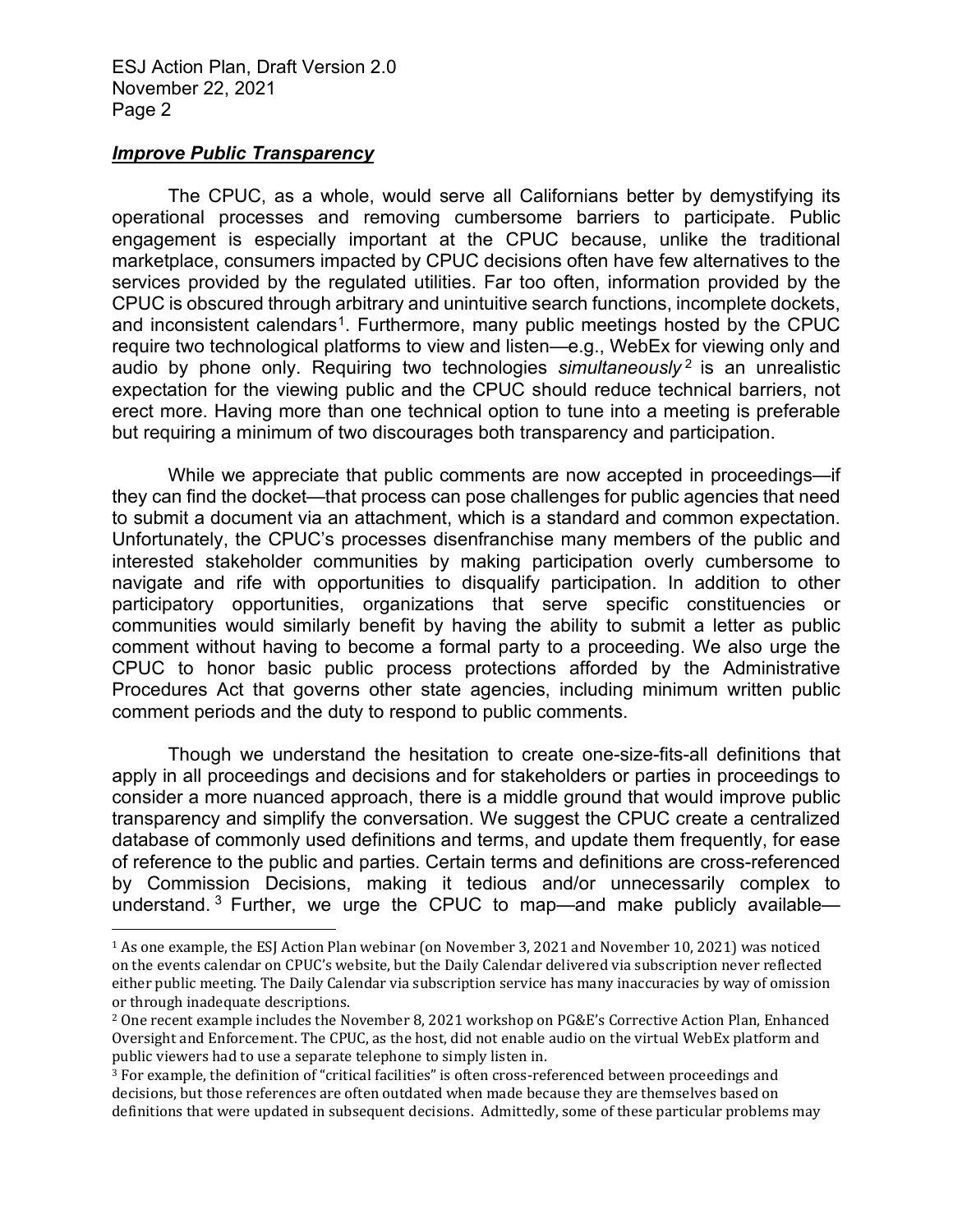investments made in communities through various programs and funding. Since programs have limited funds, the Commission should map areas where investments are proposed and ensure that it doesn't, in effect, allow "redlining" in large areas of the state.

Additionally, more public participation hearings should be held as a common practice. One should not have to retain a lawyer to meaningfully engage in CPUC proceedings. The CPUC should consider how to break down some of the inherent barriers that presume the commenting entity has sophisticated legal expertise. The CPUC could provide more model templates and narrative instructions, for example. We understand many instructions are referenced in the Rules of Practice and Procedure, but more plain language would demystify the process and promote more public engagement. Similarly, providing a clearer timeline of events and upcoming deadlines for comments/participation in a dedicated tab in the respective docket would be immensely helpful and would drive timely public input. Finally, the CPUC should ensure that all rulings providing staff proposals or soliciting comments to the service list be immediately uploaded to the docket. Unfortunately, at times, e-mail rulings have been uploaded to the docket exceedingly late, thereby causing significant confusion amongst parties and other stakeholders.

## *Empower Local Liaisons to Act as Ombudsmen*

While the CPUC Local Liaison office is focused on outreach to local governments, there needs to be a pathway for the CPUC Liaison to receive direct feedback from local agencies and be empowered to act as ombudsmen to the CPUC on behalf of those constituencies. As communities have begun to rebuild after another devastating wildfire season, problems have inevitably arisen during electric utility and telecommunications restoration efforts when communication channels with local government have broken down. Many locally elected officials have filed formal complaints with the Commission, but all too often feel they go unanswered. Many of the problems contained in these complaints are solvable if CPUC Local Liaisons are empowered to investigate local concerns and compel utility accountability. We urge the CPUC to enhance the Local Liaison office to not only improve the feedback loop over the course of their outreach, but to also better understand the impacts regulated entities are having on their customer base and directly filter that information up. We appreciate the CPUC's attention to problems when the arise; however, we believe that many of these issues could be successfully resolved between local government stakeholders, CPUC Local Liaisons, and regulated utilities without public officials having to elevate the matter by bringing it up during the public comment period at a CPUC Voting Meeting.

be resolved once the CPUC reconciles all of the de-energization-related decisions, however, this cannot be the only instance where the problem occurs.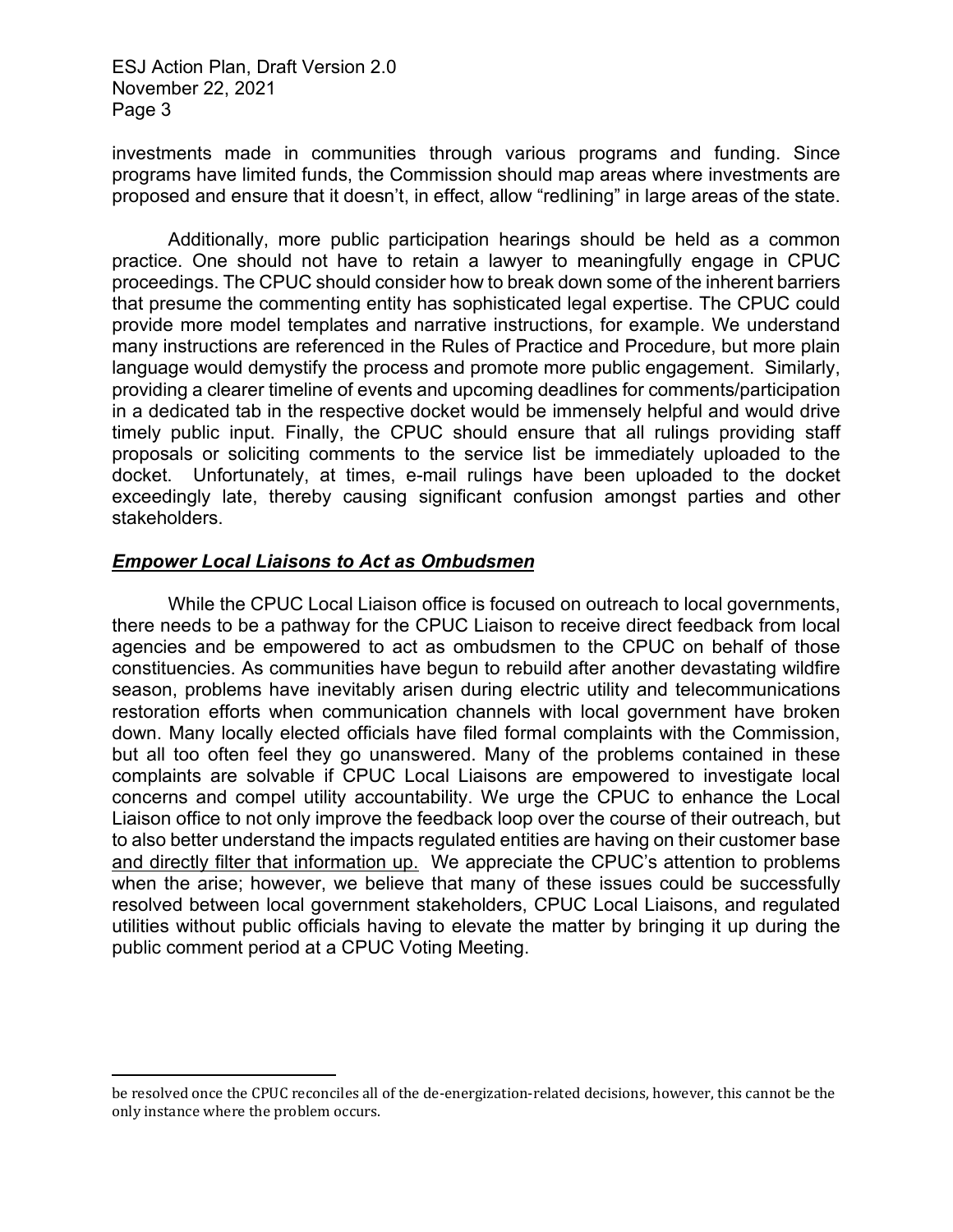#### *Make Targeted, Equitable Investments*

Using low-income metrics is an equitable and valuable tool to consider in the ESJ Action Plan. We appreciate the effort to take a more granular look at incomes in concentrated areas. Area Median Income (AMI), as a whole, can help identify areas in need of investments if done by census tract. However, using household AMI can put wealthier homeowners in one community at tremendous advantage over residents with far lower incomes in other communities. In general, we urge the CPUC to take a layered approach to all targeting efforts, including income thresholds. While household AMI can help identify larger areas, AMI by census tract can meaningfully target limited resources. The CPUC should also consider geographic equity so programs with limited funds can benefit ratepayers from multiple regions, recognizing that some issues the CPUC seeks to address may be experienced in isolated communities or regions rather than across the whole state.

Moreover, RCRC supports expanding access to vehicle charging infrastructure<sup>[4](#page-3-0)</sup> in ESJ communities, which include many rural areas. Rural areas (including those not identified as ESJ communities) have a dearth of vehicle charging opportunities. As the state moves toward greater electrification of private and public vehicle fleets, California must rapidly improve access to charging infrastructure – especially in rural areas where residents often travel greater distances to work, school, and the marketplace.

## *Take A More Holistic Approach of Small-Scale Biomass*

Action Plan Item 2.2.3 calls upon the CPUC to conduct a study on emissions of small-scale biomass facilities to understand greenhouse gas and air emission impacts of those facilities. RCRC notes that local air quality management districts – those whose job it is to regulate air pollution and permit facilities – are far better positioned to perform the types of studies recommended. Indeed, Placer County Air Pollution Control District has already done some studies illuminating the emissions avoided by biomass energy generation. [5](#page-3-1) Furthermore, California's *Forest Carbon Plan* and *Wildfire and Forest Resilience Action Plan* already note the important role that biomass energy facilities play in reducing wildfire risk and improving forest health. Regardless, any study should focus more broadly on the role that biomass facilities play in facilitating wildfire risk reduction and improving forest health, and should compare emissions resulting from individual facilities with the avoided emissions that result from their operation.

# *Prioritize Keeping the Lights On*

Action Plan Item 2.4.7 calls on the CPUC to monitor and collect data on the use and impacts of diesel back-up generators, especially in disadvantaged and ESJ

<span id="page-3-0"></span><sup>4</sup> Action Plan Item 2.5.5, Improving Access to Electric Vehicle Charging for ESJ Communities.

<span id="page-3-1"></span><sup>5</sup> Springsteen B, Christofk T, York R, Mason T, Baker S, Lincoln E, Hartsough B, Yoshioka T. 2015. "Forest biomass diversion in the Sierra Nevada: Energy, economics and emissions." Calif Agr 69(3):142-149.